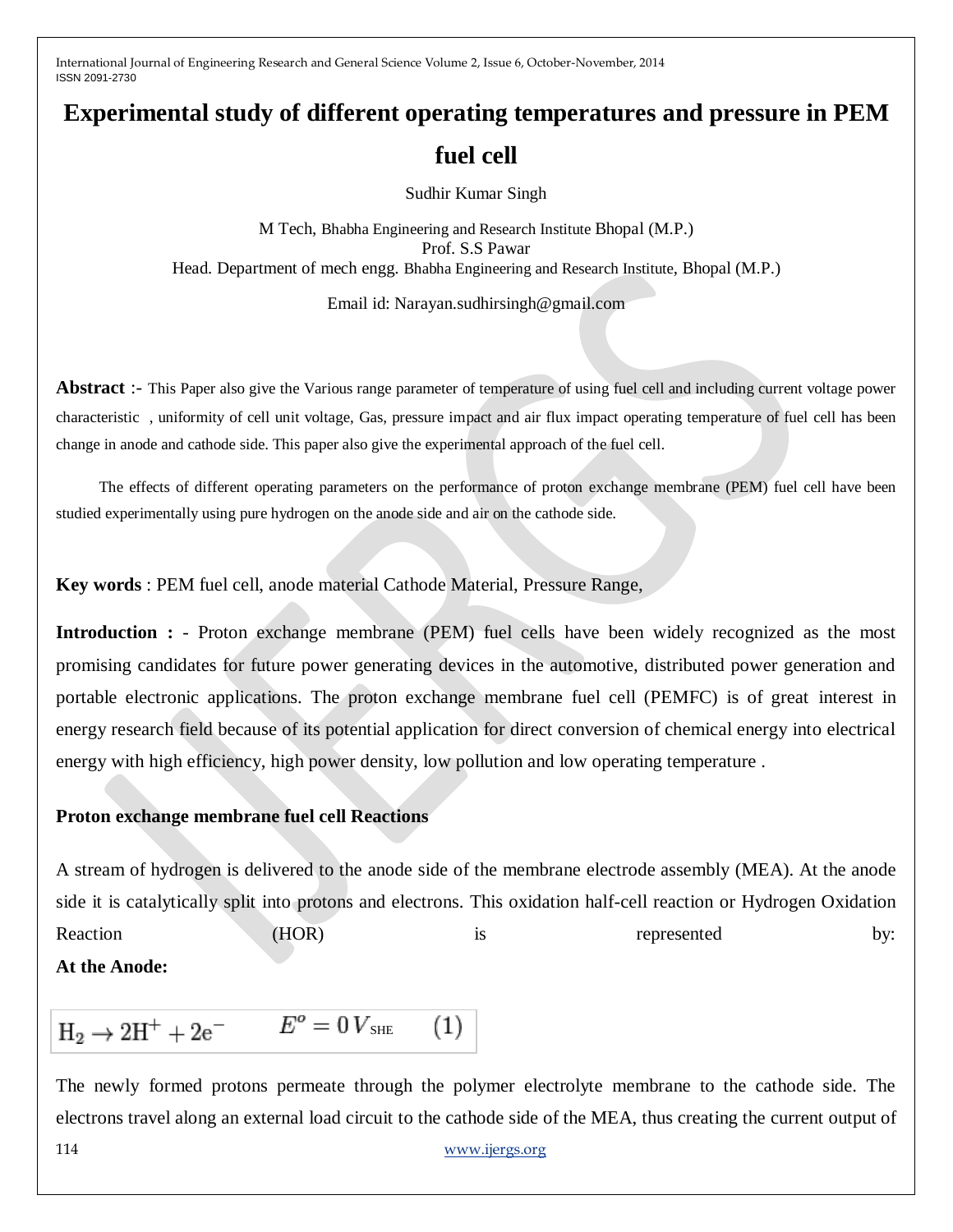the fuel cell. Meanwhile, a stream of oxygen is delivered to the cathode side of the MEA. At the cathode side oxygen molecules react with the protons permeating through the polymer electrolyte membrane and the electrons arriving through the external circuit to form water molecules. This [reduction](http://en.wikipedia.org/wiki/Redox) half-cell reaction or [oxygen reduction reaction](http://en.wikipedia.org/wiki/Oxygen_reduction_reaction) (ORR) is represented by:

#### **At the cathode:**

$$
1/2O_2 + 2H^+ + 2e^- \rightarrow H_2O \t{E^o}_{\rm SHE} = 1.229 V(2)
$$

#### **Overall reaction:**

$$
H_2 + 1/2O_2 \rightarrow H_2O \quad E^o = 1.229 V_{\text{SHE}} \quad (3)
$$

The reversible reaction is expressed in the equation and shows the reincorporation of the hydrogen protons and electrons together with the oxygen molecule and the formation of one water molecule.

### **Polymer electrolyte membrane**

To function, the membrane must conduct hydrogen ions (protons) but not electrons as this would in effect ["short circuit"](http://en.wikipedia.org/wiki/Short_circuit) the fuel cell. The membrane must also not allow either gas to pass to the other side of the cell, a problem known as gas crossover. Finally, the membrane must be resistant to the reducing environment at the cathode as well as the harsh oxidative environment at the anode.

Splitting of the hydrogen [molecule](http://en.wikipedia.org/wiki/Molecule) is relatively easy by using a [platinum](http://en.wikipedia.org/wiki/Platinum) catalyst. Unfortunately however, splitting the oxygen molecule is more difficult, and this causes significant electric losses. An appropriate catalyst material for this process has not been discovered, and platinum is the best option. One promising catalyst that uses far less expensive materials—iron, nitrogen, and carbon—has long been known to promote the necessary reactions, but at rates that are far too slow to be practical. Recently, a Canadian research institute has dramatically increased the performance of this type of iron-based catalyst. Their material produces 99 amperes per cubic centimeter at 0.8 volts, a key measurement of catalytic activity. That is 35 times better than the best no precious metal catalyst so far, and close to the Department of Energy's goal for fuel-cell catalysts: 130  $A/cm<sup>3</sup>$ . It also matches the performance of typical platinum catalysts. The only problem at the moment is its durability because after only 100 hours of testing the reaction rate dropped to half. Another significant source of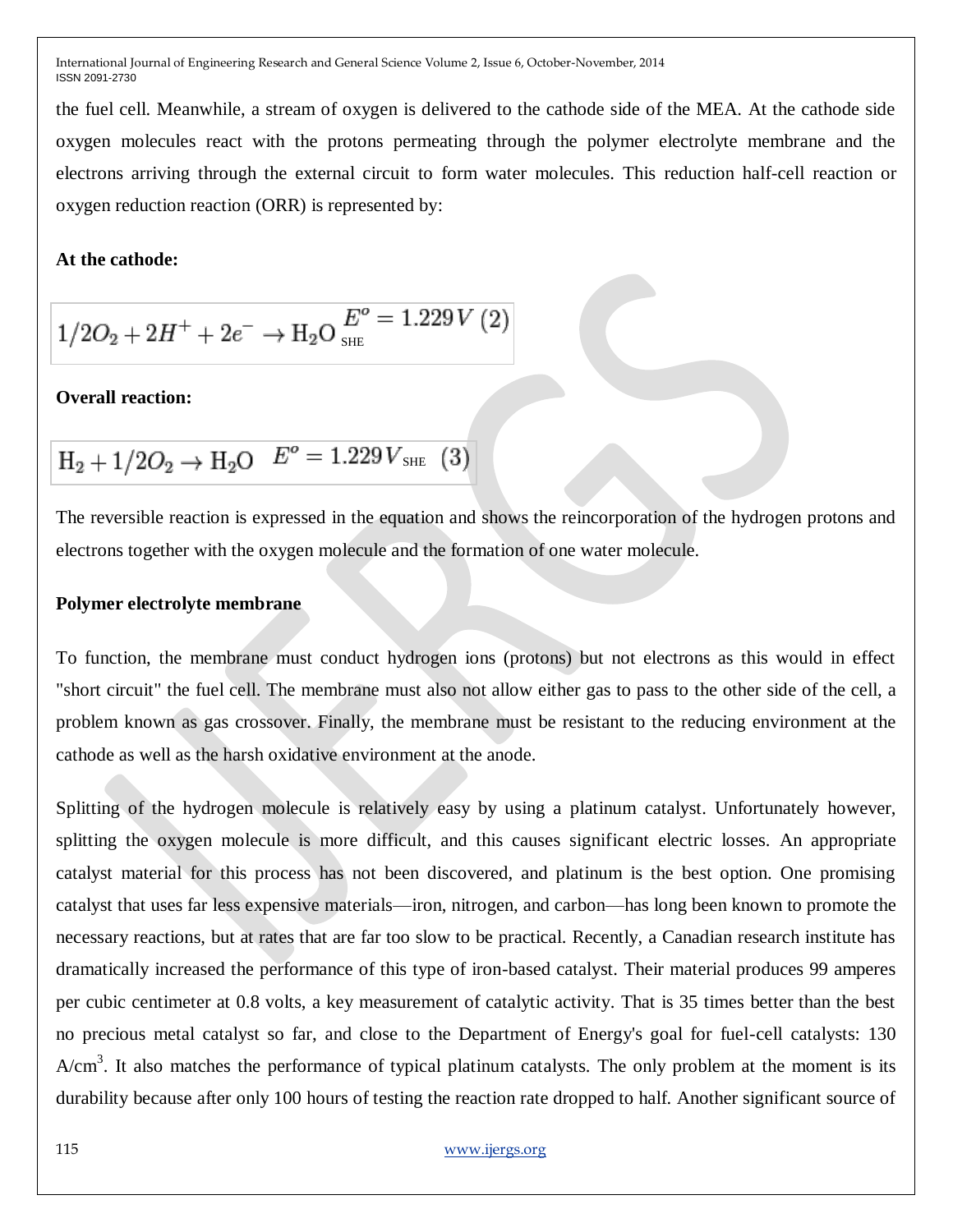losses is the resistance of the membrane to proton flow, which is minimized by making it as thin as possible, on the order of 50 [µm.](http://en.wikipedia.org/wiki/Micrometer_(unit))

## **Fuel cell applications**

1 Transportation

- 2 Distributed power generation
- 2.1 Grid-connect applications
- 2.2 Non-grid connect applications
- 3 Residential Power.
- 4 Portable Power
- 4.1 Direct methanol fuel cells for portable power

Fuel cell systems operate without pollution when run on pure hydrogen, the only by-products being pure water and heat. When run on hydrogen-rich reformate gas mixtures, some harmful emissions result although they are less than those emitted by an internal combustion engine using conventional fossil fuels. To be fair, internal combustion engines that combust lean mixtures of hydrogen and air also result in extremely low pollution levels that derive mainly from the incidental burning of lubricating oil.

A PEM fuel cell is an electrochemical cell that is fed hydrogen, which is oxidized at the anode, and oxygen that is reduced at the cathode. The protons released during the oxidation of hydrogen are conducted through the proton exchange membrane to the cathode. Since the membrane is not electrically conductive, the electrons released from the hydrogen travel along the electrical detour provided and an electrical current is generated. These reactions and pathways are shown schematically in Fig..1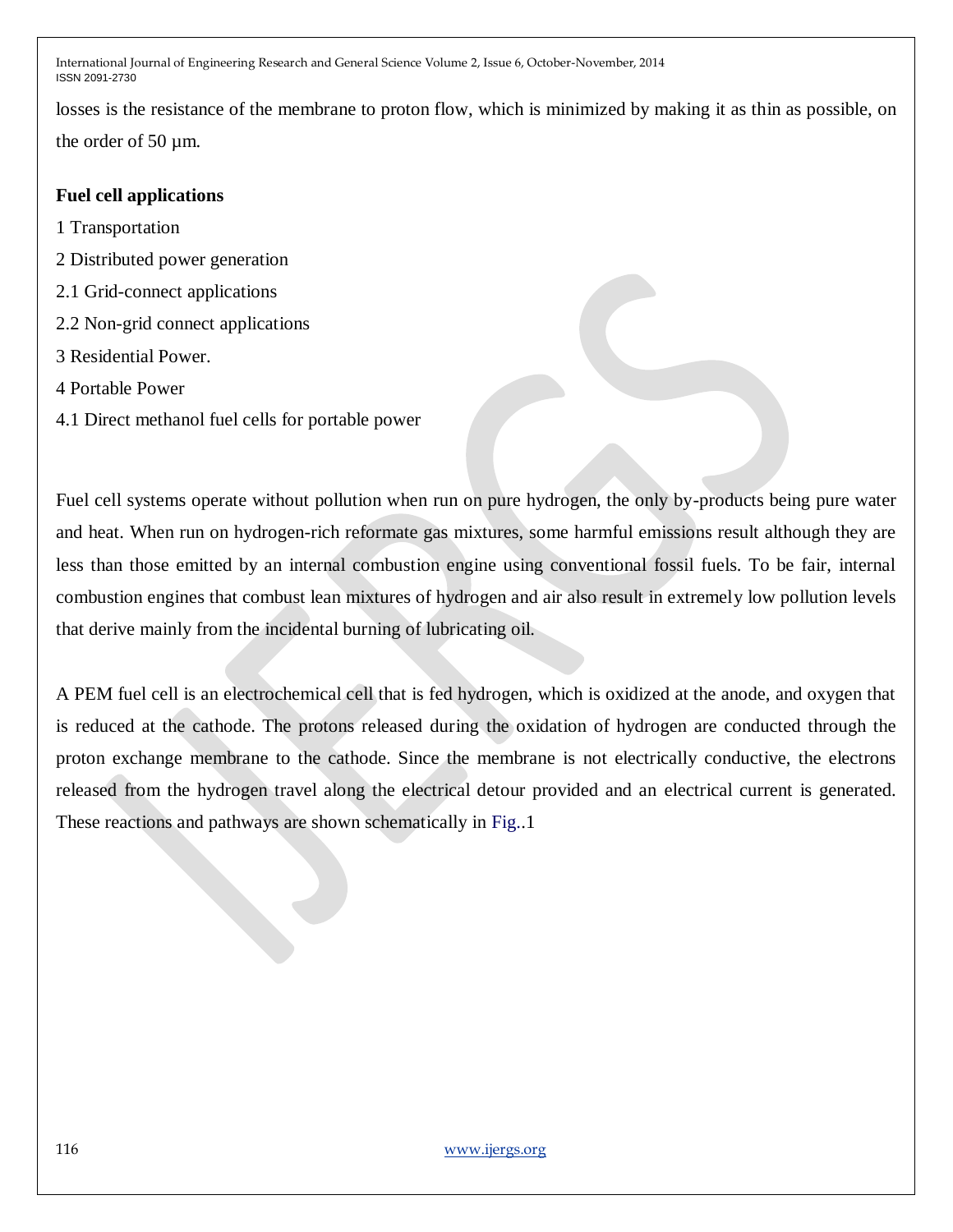

**Fig.1.**

**Experimental setup-** Experimental setup are the combination of two major plates such as , anode plates and cathode plates , which has been well design and construction with using parameter. A single unit cell with active surface aria of 7.4 x 7.4 c.m. was used for experiment in this study. The membrane electrode assembly (MEA) consists of a Nafion in combination with platinum loadings of 0:4 mg/cm<sup>2</sup> per electrode. The gas diffusion layers are made of carbon fiber cloth. The MEA positioned between two graphite plates is pressed between two gold-plated copper plates. The graphite plates are grooved with serpentine gas channels. In the test station, reactant gases are humidified by passing through external water tanks. Regulating the water temperature controls the humidification of the reactant gases.

#### **Experimental procedure**

The procedure for each experiment is as follows:

1. Power on the Fuel Cell Test Station and open the valves of the gas cylinders of hydrogen, oxygen.

2. Before starting experiments, purge the anode side with hydrogen to ensure no oxygen is present.

3. Set the experimental parameters of mass flow rate of the gas cylinders of hydrogen, oxygen.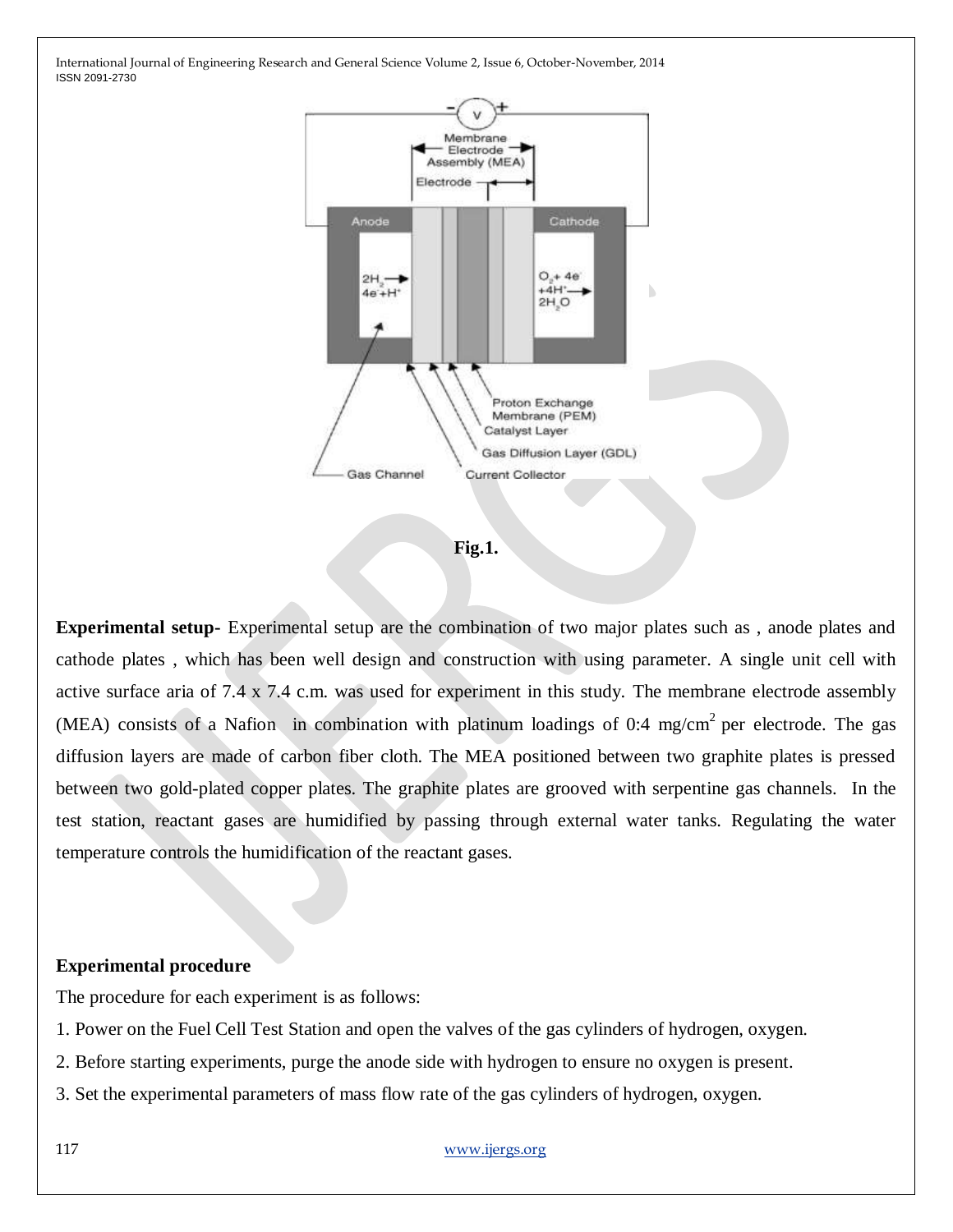- 4. Set the maximum voltage, minimum voltage and voltage increment step of the fuel cell polarization data by
- A meter and voltmeter
- 5. Set the delay between every two voltage and current data points



**Fig.2. Control pane**



**Fig.3. Pressure gauge**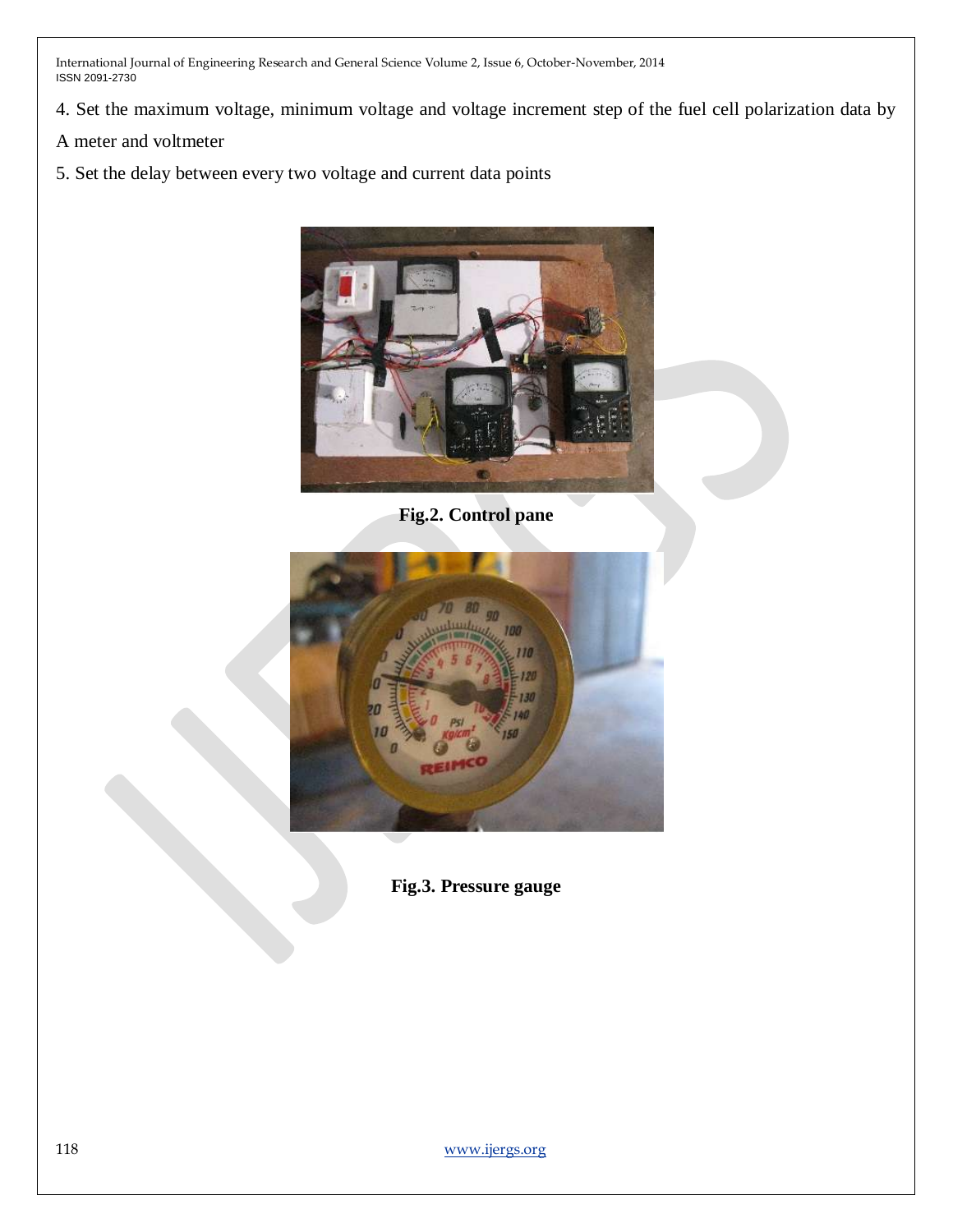

**Fig.4. Connection pipe**



### **Fig.5. Experimental zone**

# **Result and discussion-**

#### **Effect of the humidification in plates**

When the anode humidification temperature is at 40*◦*C, the current density of the fuel cell is the lowest at a given voltage. graph shows that the linear portion of the polarization curve for different anode humidification temperatures are almost parallel to each other, which indicates that the electrical resistance of the fuel cell causing the ohmic losses does not vary significantly.

At low current densities, the lower the anode humidi1cation temperature, the lower the cell voltage. This phenomenon could be explained by the decrease of the active catalyst surface area caused by lack of water in the catalyst layers. When the anode is dry, the water transfer through the membrane from the cathode side to the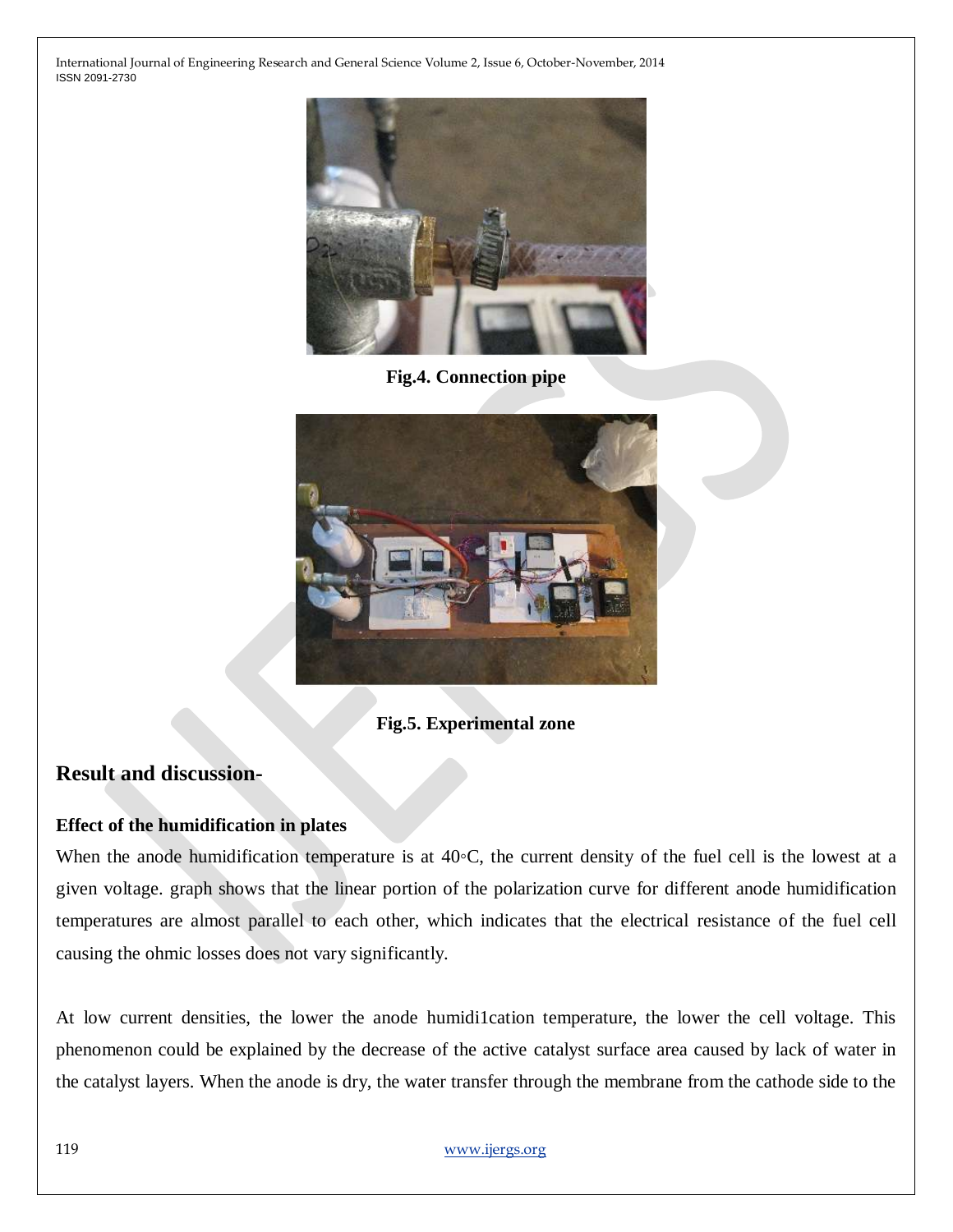anode side due to back-diffusion is dominant. This is even more pronounced at low current densities, when water transfer due to electro-osmosis is low.

The result of the combined effect is water de1ciency in the cathode catalyst layer. At higher current densities, the cell voltages at different anode humidification temperatures come closer. This, again, could be explained by hydration of the catalyst layer. At high current densities, water generation rate is high and water transfer due to electro-osmosis is high. Thus the cathode catalyst layer is better hydrated even though the anode humidification is low

# **Table .1.humidification temperature , hydrogen flow rates are 1.0 M<sup>3</sup> /Min. and Oxygen flow rates 2.0**   $M^3/M$ in.

| Sr. No.        | Current              | Voltage at     | Voltage at     | Voltage at     |
|----------------|----------------------|----------------|----------------|----------------|
|                | density              | humidification | humidification | humidification |
|                | (A/cm <sup>2</sup> ) | temperature    | temperature    | temperature    |
|                |                      | 40 Degree C    | 50 Degree C    | 60 Degree C    |
|                | 0.2                  | 0.91           | 0.92           | 0.96           |
| $\overline{2}$ | 0.4                  | 0.79           | 0.81           | 0.85           |
| 3              | 0.6                  | 0.72           | 0.75           | 0.77           |
| $\overline{A}$ | 0.8                  | 0.70           | 0.72           | 0.73           |
| 5              | 1.0                  | 0.68           | 0.70           | 0.71           |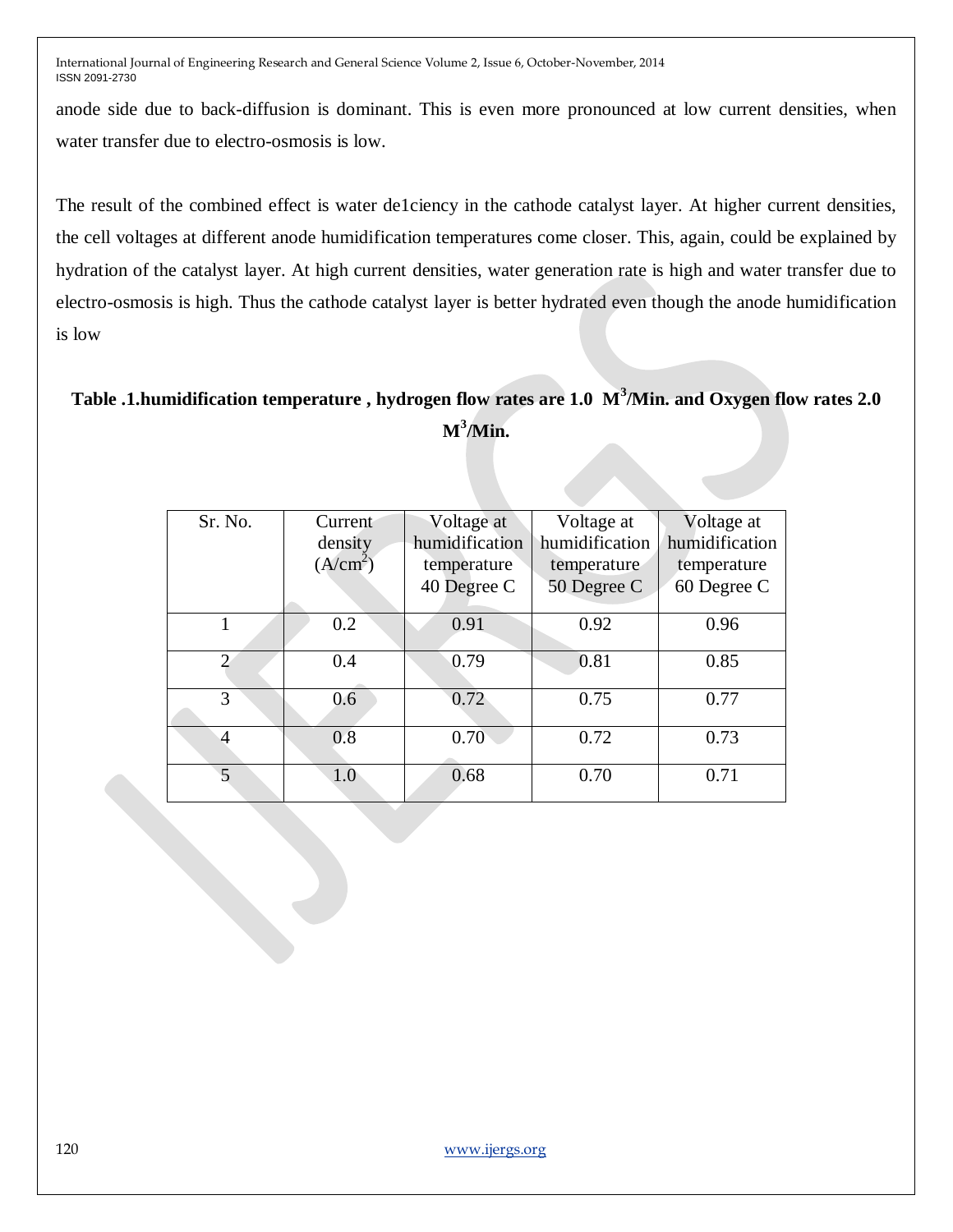

**Table .2.humidification temperature , cathode sides and and hydrogen flow rates are 2.0 M<sup>3</sup> /Min. and**  Oxygen flow rates 4.0 M<sup>3</sup>/Min.

| Sr. No.        | Current              | Voltage at     | Voltage at     | Voltage at     |
|----------------|----------------------|----------------|----------------|----------------|
|                | density              | humidification | humidification | humidification |
|                | (A/cm <sup>2</sup> ) | temperature    | temperature    | temperature    |
|                |                      | 40 Degree C    | 50 Degree C    | 60 Degree C    |
|                | 0.2                  | 1.11           | 1.13           | 1.20           |
| $\overline{2}$ | 0.4                  | 0.96           | 0.98           | 0.99           |
| 3              | 0.6                  | 0.94           | 0.95           | 0.96           |
| 4              | 0.8                  | 0.92           | 0.93           | 0.94           |
| $\overline{5}$ | 1.0                  | 0.90           | 0.91           | 0.92           |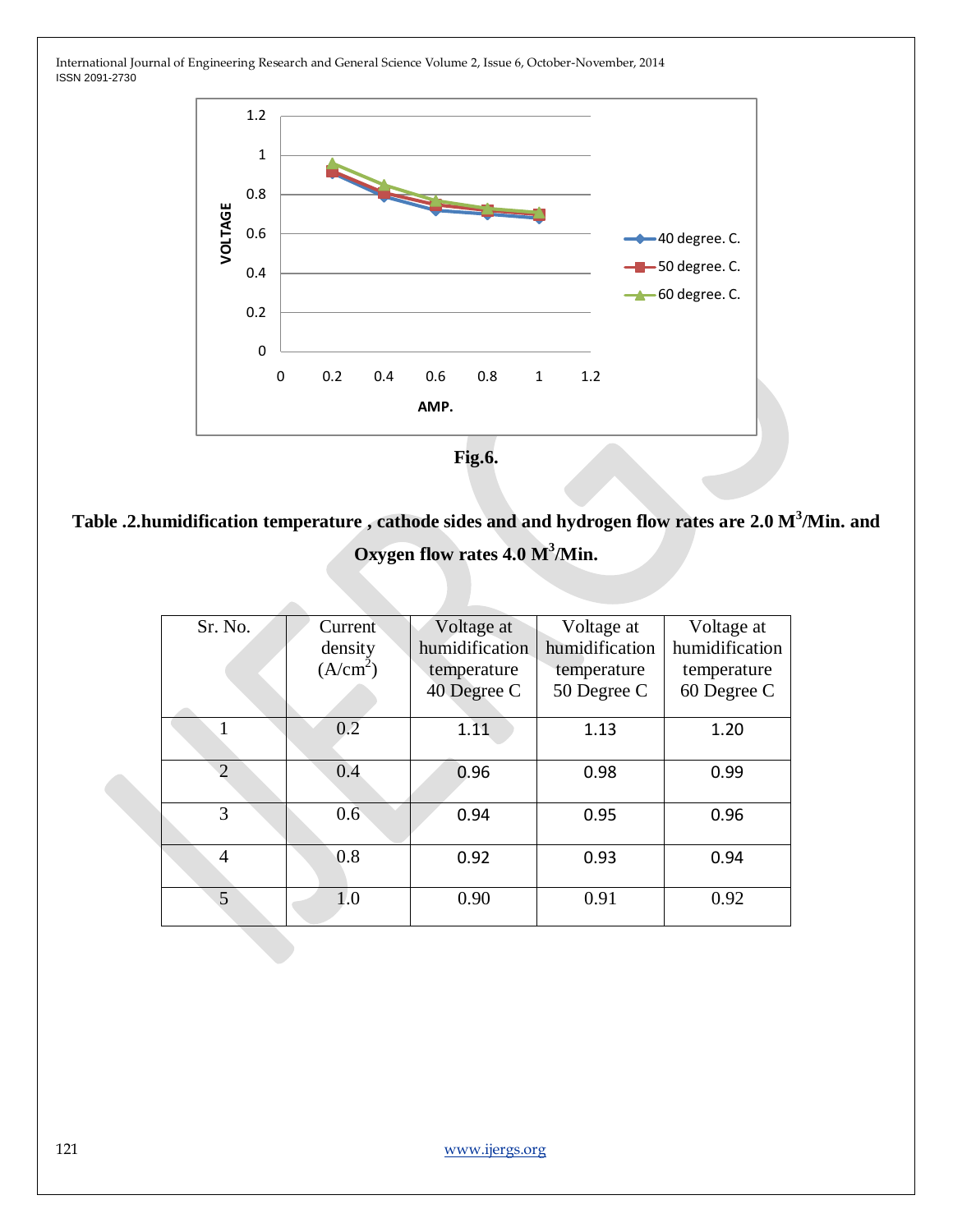

**Fig.7.**

# **Table .3.humidification temperature, hydrogen flow rates are 3.0 M<sup>3</sup> /Min.and Oxygen flow rates 6.0**   $M^3/M$ in.

| Sr. No.        | Current              | Voltage at     | Voltage at     | Voltage at     |
|----------------|----------------------|----------------|----------------|----------------|
|                | density              | humidification | humidification | humidification |
|                | (A/cm <sup>2</sup> ) | temperature    | temperature    | temperature    |
|                |                      | 40 Degree C    | 50 Degree C    | 60 Degree C    |
|                | 0.2                  | 1.08           | 1.12           | 1.14           |
| $\overline{2}$ | 0.4                  | 0.99           | 1.08           | 1.09           |
| 3              | 0.6                  | 1.02           | 1.04           | 1.05           |
| $\overline{4}$ | 0.8                  | 0.96           | 0.97           | 0.98           |
| 5              | 1.0                  | 0.82           | 0.90           | 0.93           |